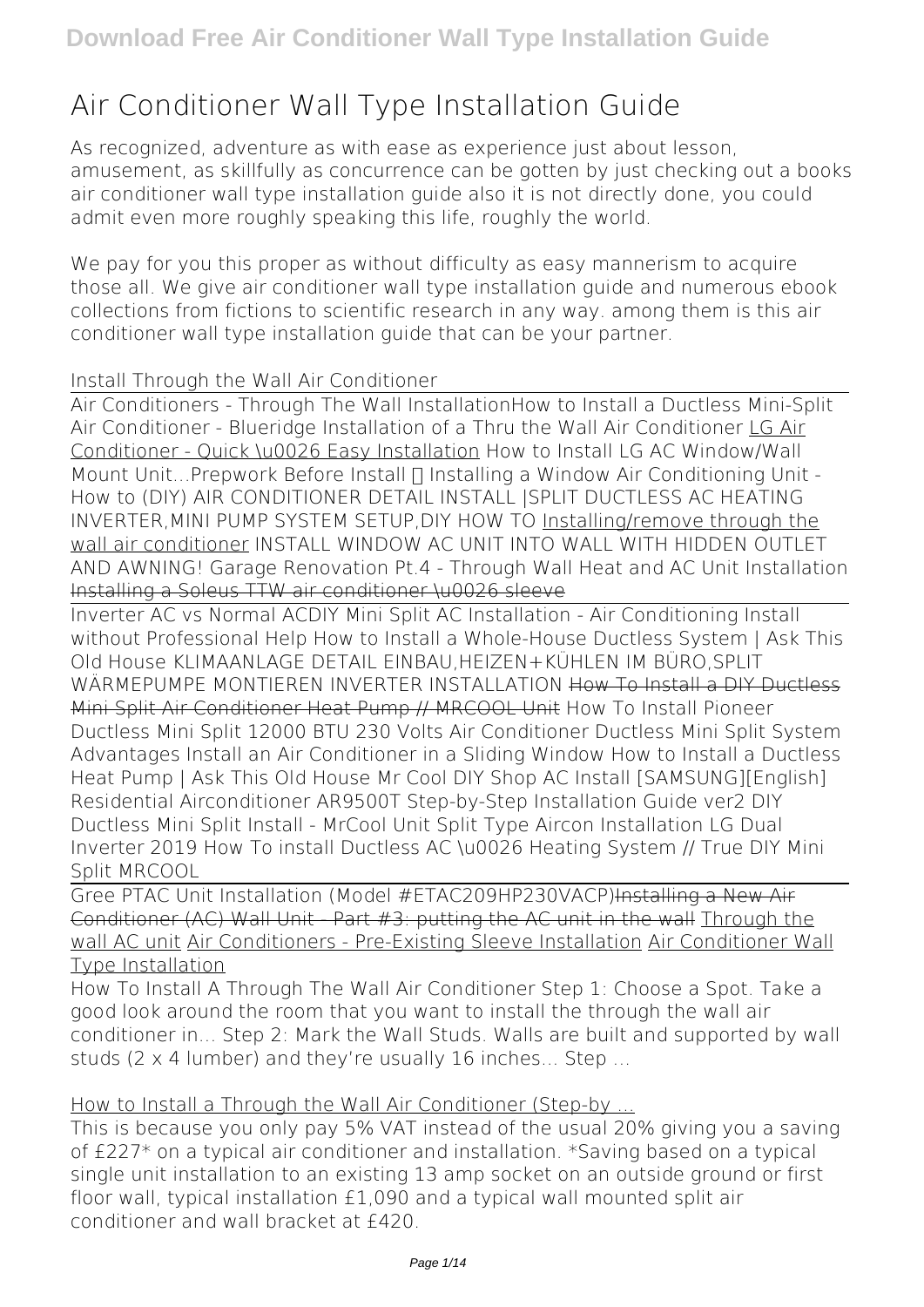## Air Conditioner Installation | Appliances Direct

Some times called high wall air conditioners, wall mounted monoblock air conditioning is a neat solution to older buildings where planning does not permit the installation of an external condenser unit. The wall mounted monoblock air conditioner attaches high on the wall and two air pipes are routed from the back directly through the wall. The disadvantage of these air conditioners is that they are slightly larger in-depth compared to split wall mounted unit as the condenser is contained ...

## Air Conditioning Types - Beginners guide to air conditioning

Completing the Project 1. Bleed the air and humidity from the refrigerant circuit. Remove the caps from the 2-way and 3-way valves and from the... 2. Affix the piping to the wall with clamps. To ensure the pipes and cables don't move around or become disconnected,... 3. Seal up the hole in the wall ...

## How to Install a Split System Air Conditioner: 15 Steps

Wall mounted air conditioners are arguably the most popular form of AC units in the UK, used to eliminate warm air from the room. This is due in part to the recognition of the affordability of these cooling units as well as their flexibility in aesthetic and positioning. The units can be mounted on almost any wall and are positioned at a high level on the wall, ensuring an unobtrusiveness that will easily blend into the background in most settings.

## Wall Mounted Air Conditioners | Our Full Range of AC Wall ...

View and Download Fujitsu Wall Mounted Type installation manual online. AIR CONDITIONER OUTDOOR UNIT, Wall Mounted Type, R410A. Wall Mounted Type air conditioner pdf manual download.

FUIITSU WALL MOUNTED TYPE INSTALLATION MANUAL Pdf Download ...

'Through Wall' or 'Window Type' air conditioning units are all in one systems. They are sealed units that do not need professional installation and can be mounted at low level or high level. They are extremely robust and ideal for cooling conservatories, houses, offices and machinery.

## Ready To Install Air Conditioning Aircon247.com | discount ...

For those without accessible windows, through-the-wall air conditioners are a viable option but require some planning because unlike window units, they will be mounted permanently and cannot be removed. In order to mount one of these, a hole must be cut in an exterior wall, into which a sleeve is installed.

## 8 Types of Air Conditioners (2020 Buying Guide)

Our Easy Fit Inverter Air Conditioning Heat Pump is Pre-Gassed. Easy-fit air conditioning in your home or office has never been more affordable. No gassing required upto 6m (already included in the Air Con system). Systems come complete with pre-insulated and pre-flared pipes. All system prices include VAT and Delivery.

## Easy Fit Air Conditioning | Self Install Conditionings ...

Free Air Conditioning Installation Quote. Below are the prices for air conditioning units and installation in the UK. Cost of the different air conditioning unit. Portable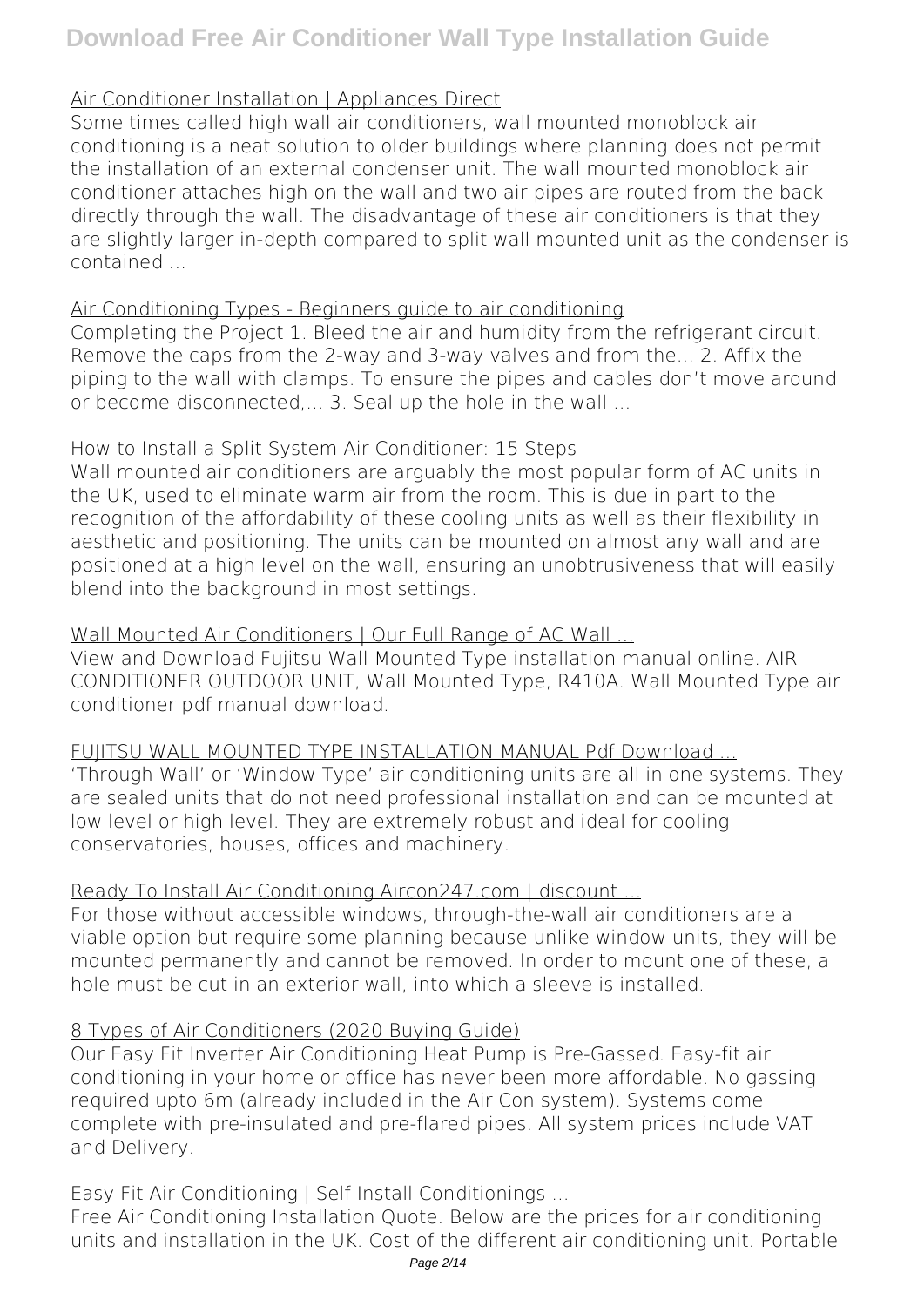air conditioning unit-£300- £600; Fixed air conditioning unit-£800 to £1000; Installation charges-£130 to £200 per day; Factors to consider while getting it installed

How Much Does It Cost To Install Air Conditioning In A ...

Split-unit air conditioners are also called fixed air conditioners. These have an indoor and outdoor unit – the indoor unit is fixed to inside of an exterior wall, and the outdoor unit is fixed on the other side of the wall or installed on the ground outside.

### How To Buy The Best Air Conditioner - Which?

How To Install A Wall Air Conditioner Step #1: Find A Suitable Spot. You'll need to find a spot that is unobstructed and between 1 and 5 feet above your... Step  $#2$ : Locate Your Wall Studs. Locate 3-4 studs using your stud finder. Studs are pieces of wood (usually 2 x 4) used... Step #3: Switch Your ...

#### Through The Wall Air Conditioner Installation: Step-By ...

Keep your air conditioner working efficiently with less effort. The Easy Filter Plus is located outside, on the top, so it can easily be taken out and cleaned. Its dense mesh keeps the Heat Exchanger clean and an anti-bacterial coating helps protect you against dangerous airborne contaminants\*. \* Tested in Korea test lab.

#### Residential Wall Mounted | Samsung Air Conditioner Climate ...

Residential Air Conditioners. Wall Type. Air Purifiers. All Air Purifiers. Fans. Stand Fan. Box Fan. Desk Fan. Wall Fan. Cycle Fan. ... Installation. Portable. Short Throw. Space Player. Broadcast & Professional AV. ... Wall Type. Choose the one that's right for you. Learn more; Unique Air Purifying System: nanoe-G ...

### Wall Type - Panasonic

View and Download LG Air Conditioner installation manual online. WALL MOUNTED TYPE Wall Mounted Mini-Split System Single Zone. Air Conditioner air conditioner pdf manual download. Also for: Wall mounted air conditioner, Wall mounted minisplit systemsingle zone.

### LG AIR CONDITIONER INSTALLATION MANUAL Pdf Download ...

Type Price; Split System Air Conditioners: \$600 – \$2,800: Reverse System Air Conditioners: \$800 – \$3,000: Wall/Window Systems: \$400 – \$1,200: Portable Air Conditioners: \$400 – \$1,200: Ducted Air Conditioning: \$5,000+ (unit & installation costs)

### Air Conditioner Installation Costs Explained - Canstar Blue

A BTU (British Thermal Unit) is a rating used to determine the heating or in the case of an Air Conditioner the cooling capacity of an appliance. Typically a minimum of 7000 BTU is needed to cool a small room, whereas commercial units can reach up to 25,000 BTU and beyond. Simply, the greater the BTU, the larger the space that the unit can cool.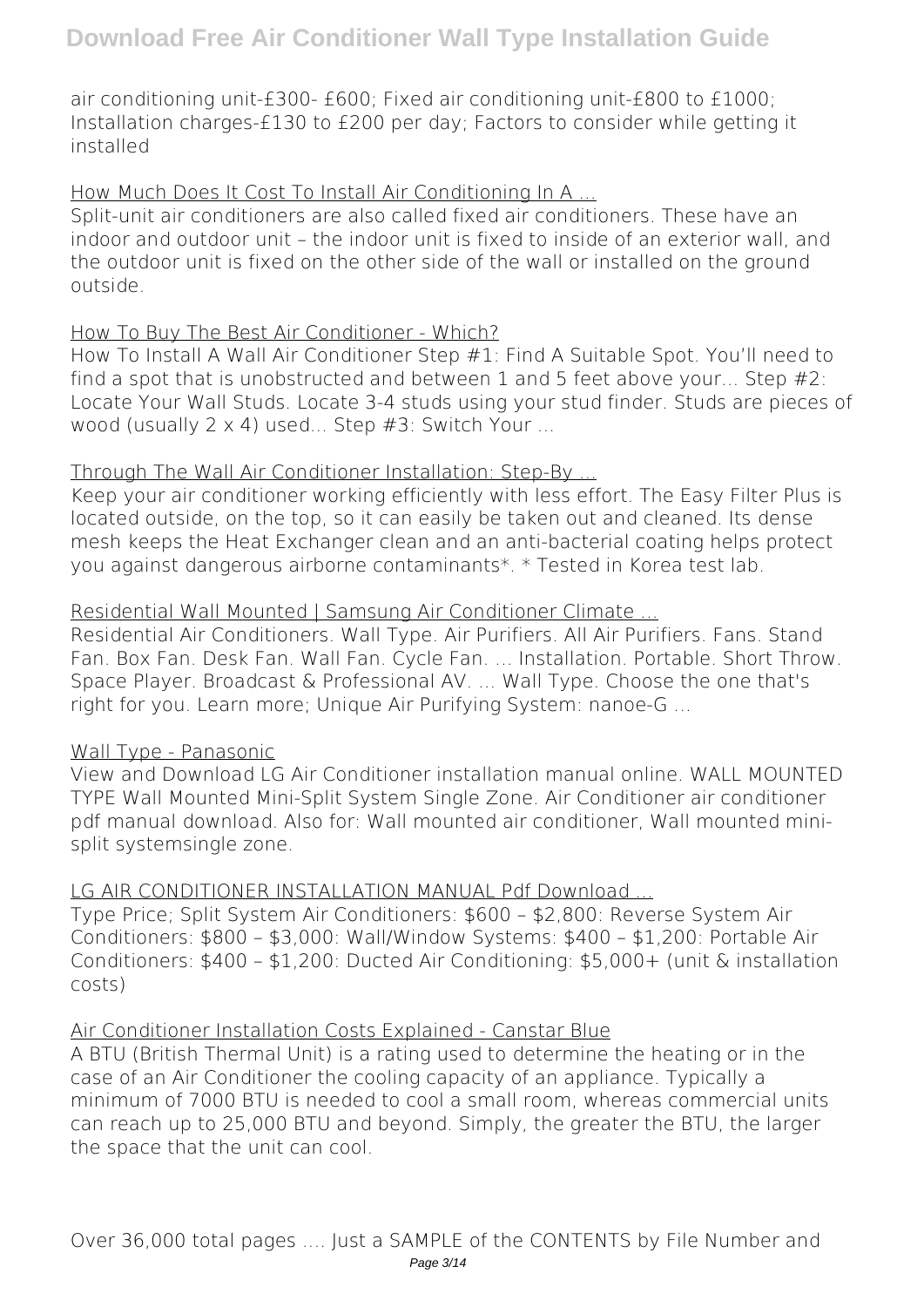TM Number:: 013511 TM 5-6115-323-24P 4 GENERATOR SET, GASOLINE ENGINE DRIVEN, SKID MOUNTED, TUBULAR FRAME, 1.5 K SINGLE PHASE, AC, 120/240 V, 28 VDC (LESS ENGINE) DOD MODELS MEP-015A, 60 HZ (NSN 6115-00-889-1446) AND (DOD MODEL MEP-025A) 28 VDC (6115-00-017-8236) {TO 35C2-3-385-4; SL 4-07609A/07610A} 013519 TM 5-6115-329-25P 1 GENERATOR SET, GASOLINE ENGINE DR (LESS ENGINE) 0.5 KW, AC, 120/240 V, 60 HZ, 1 PHASE (DOD MODEL (FSN 6115-923-4469); 400 HZ (MODEL MEP-019A) (6115-940-7862) AN DC (MODEL MEP-024A) (6115-940-7867) {TO 35C2-3-440-14} 013537 TM 5-6115-457-12 7 GENERATOR SET, ENGINE DRIVEN, TACTICAL, SKID MTD; 100 KW, 3 PHASE, 4 WIRE, 120 240/416 V (DOD MODELS MEP-007A), UTILITY CLASS, 50/60 HZ (NSN 6115-00-133-9101), (MODEL MEP-106A) PRECISE CLASS, 50/60 H (6115-00-133-9102), (MODEL MEP-116A) PRECISE CLASS, 400 KW (6115-00-133-9103) INCLUDING OPTIONAL KITS (MODEL MEP-007 AWF) WINTERIZATION KIT, FUEL BURNING (6115-00-463-9082), (MEP-007AWE WINTERIZATION KIT, ELECTRIC (6115-00-463-9084), (MODEL MEP-007A DUMMY LOAD KIT (6115-00-463-9086) AND (MODEL MEP-007AWM) WHEEL 013538 TM 5-6115-457-34 12 GENERATOR SET, DIESEL ENGINE DRIVEN, TACTICAL SKID 100 KW, 3 PHASE, 4 WIRE, 120/208 AND 240/416 V (DOD MODELS MEP0 UTILITY CLASS, 50/60 HZ (NSN 6115-00-133-9101); (MODEL MEP106A) CLASS, 50/60 HZ (6115-00-133-9102) AND (MODEL MEP116A), PRECISE 400 HZ (6115-00-133-9103); INCLUDING OPTIONAL KITS (DOD MODELS MEP007AWF) WINTERIZATION KIT, FUEL BURNING (6115-00-463-9082); MEP007AWE) WINTERIZATION KIT, ELECTRIC (6115-00-463-9084); (MOD MEP007ALM) DUMMY LOAD KIT (6115-00-463-9086) AND (MODEL MEP007A MOUNTING KIT (6 013540 TM 5-6115-458-24P 9 GENERATOR SET, DIESEL ENGINE DRIVEN, TACTICAL, SKID MTD., 2 KW, 3 PHASE, 4 WIRE, 120/208 AND 240/416 VOLTS, DOD MODELS MEP009A UTILITY CLASS, 50/60 HZ (NSN 6115-00-133-9104) AND MODEL MEP108A PRECISE CLASS, 50/60 HZ (6115-00-935-8729) INCLUDING OPTIONAL K DOD MODELS MEP009AWF, WINTERIZATION KIT, FUEL BURNING (6115-00-403-3761), MODEL MEP009AWE, WINTERIZATION KIT, ELECTRIC (6115-00-489-7285) 013545 TM 5-6115-465-12 19 GENERATOR DIESEL ENGINE DRIVEN, TACTICAL SKID MTD, 30 KW, 3 PHASE, 4 WIRE 120/208 AND 240/416 V (DOD MODEL MEP-005A), UTILITY CLASS, 50/6 (NSN 6115-00-118-1240), (MODEL MEP-104A), PRECISE CLASS, 50/60 (6115-00-118-1247), (MODEL MEP-114A), PRECISE CLASS, 400 HZ (6115-00-118-1248) INCLUDING AUXILIARY EQUIPMENT (DOD MODEL MEP WINTERIZATION KIT FUEL BURNING (6115-00-463-9083) (MODEL MEP-WINTERIZATION KIT, ELECTRIC (6115-00-463-9085), (MODEL MEP-005A LOAD BANK KIT (6115-00-463-9088) AND (MODEL MEP-005AWM), WH 013547 TM 5-6115-465-34 12 GENERATOR SET, DIESEL ENGINE DRIVEN, TACTIC SKID MTD, 30 KW, 3 PHASE, 4 WIRE, 120/208 AND 240/416 V (DOD MO MEP-005A), UTILITY, 50/60 HZ (NSN 6115-00-118-1240), (MODEL MEP-104A), PRECISE, 50/60 HZ (6115-00-118-1247), (MODEL MEP-114 PRECISE, 50/60 HZ (6115-00-118-1248) INCLUDING OPTIONAL KITS (MODEL MEP-005AWF) WINTERIZATION KIT, FUEL BURNING (6115-00-463 (MODEL MEP-005AWE) WINTERIZATION KIT, ELECTRIC (6115-00-463-908 (MODEL MEP-005ALM) LOAD BANK KIT (6115-00-463-9088) (MODEL MEP- WHEEL MOUNTING KIT (6115-00 013548 TM 5-6115-545-12 18 GENERATOR DIESEL ENGINE DRIVEN, TACTICAL SKID MTD., 60 KW, 3 PHASE, 4 WIR 120/208 AND 240/416 VOLTS, DOD MODEL MEP-006A, UTILITY CLASS, 5 (NSN 6115-00-118-1243) DOD MODEL MEP-105A, PRECISE CLASS, 50/60 (6115-00-118-1252) DOD MODEL MEP-115A, PRECISE CLASS, 400 HZ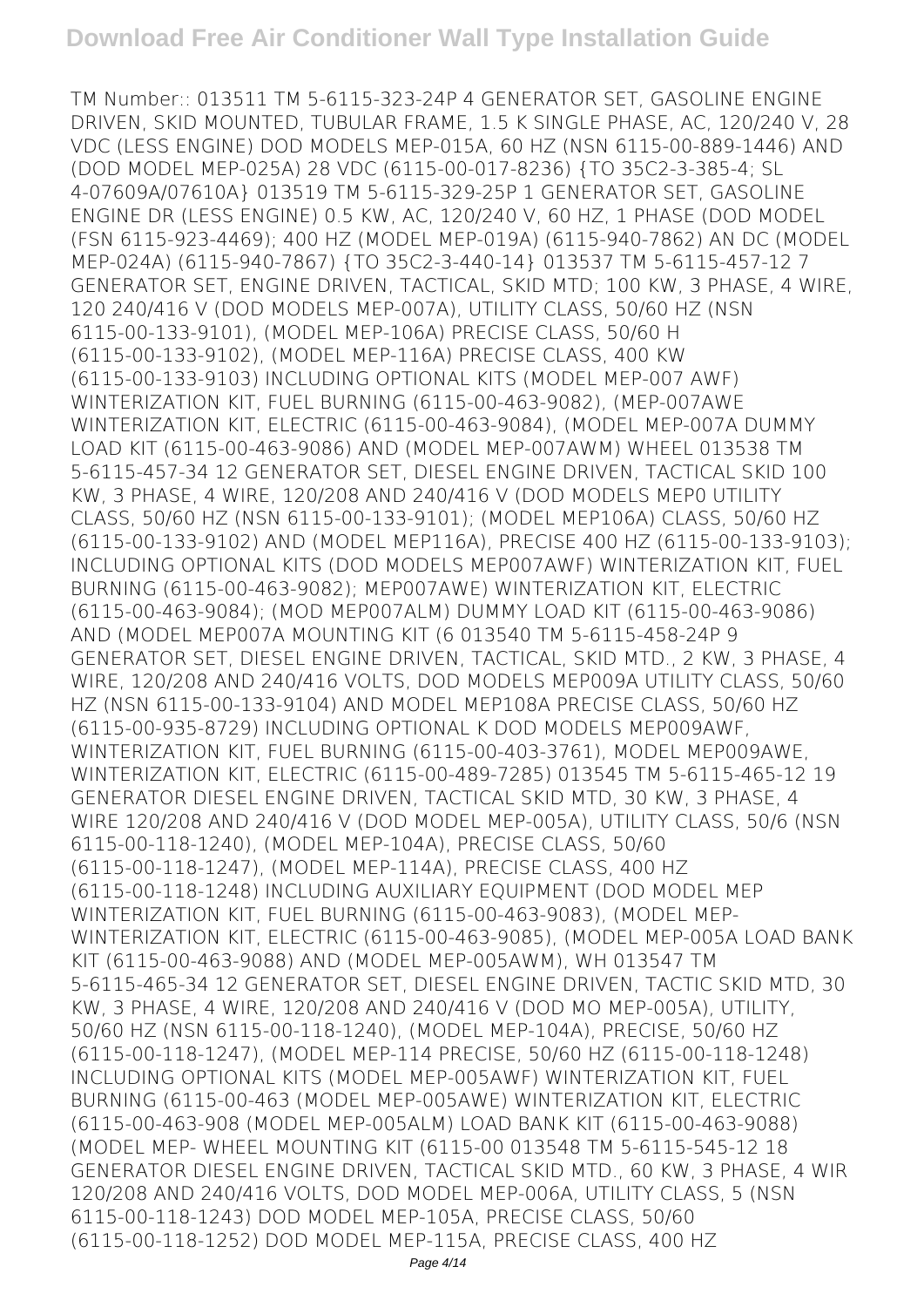(6115-00-118-1253) INCLUDING OPTIONAL KITS, DOD MODEL MEP006AWF WINTERIZATION KIT, FUEL BURNING (6115-00-407-8314) DOD MODEL MEP006AWE, WINTERIZATION KIT, ELECTRIC (6115-00-455-7693) DOD M MEP006ALM, LOAD BANK KIT (6115-00-407-8322) DOD MODEL MEP006 013550 TM 5-6115-545-34 12 INTERMEDIATE (FIELD) (DIRECT AND GENERAL SUPPORT) AND DEPOT MAINTENANCE MANUAL FOR GENERATOR SET, DIESEL ENGINE DRIVEN, TAC SKID MTD., 60 KW, 3 PHASE, 4 WIRE, 120/208 AND 240/416 VOLTS DOD MODELS MEP-006A, UTILITY CLASS, 50/60 HZ (FSN 6115-118-1243 MEP-105A, PRECISE CLASS, 50/60 HZ (6115-118-1252) AND MEP-115A, PRECISE CLASS, 400 HZ (6115-118-1253) {TO 35C2-3-444-2; NAVFAC P-8-626-34; TM 00038G-35} 015378 TM 5-6115-323-14 10 GENERATOR GASOLINE ENGINE DRIVEN, SKID MOUNTED, TUBULAR FRAME, 1.5 KW, SI PHASE, AC, 120/240 V, 28 V, DC (LESS ENGINE) (DOD MODELS MEP-01 60 HZ (NSN 6115-00-889-1446) AND (MODEL MEP-025A) 28 V DC (6115-00-017-8236) {TO 35C2-3-385-1} 015380 TM 5-6115-332-24P 3 GENERATOR GASOLINE ENGINE: AIR COOLED, 5 KW, AC, 120/240 V, SINGLE PHASE; 120/208 V, 3 PHASE, SKID MOUNTED, TUBULAR FRAME (LESS ENGINE) M DESIGN: 60 HZ (DOD MODEL MEP-017A) (NSN 6115-00-017-8240); 400 (DOD MODEL MEP-022A) (6115-00-017-8241) {TO 35C2-3-424-24} 020611 LO 5-6115-457-12 GENERATOR SET, DIESEL ENGINE DRIVEN; SKID MTD, 100 KW, 3 PHASE, 120/208 AND 240/416 V (DOD MODELS MEP-007A), UTILITY CLASS, 50/ (NSN 6115-00-133-9101); (MODEL MEP-106A) PRECISE CLASS, 50/60 H (6115-00-133-9102) AND (MODEL MEP-116A), PRECISE CLASS, 400 HZ (6115-00-133-9103) 020612 LO 5-6115-458-12 GENERATOR SET, DIESEL ENGINE DRIVEN, SKID MTD, 200 KW, 3 PHASE, 4 WIRE, 120/208/416 VOLTS, DOD MODELS MEP-009A, UTILITY CLASS, 50/60 HERTZ (NSN 6115-00-133-9104), MEP-108A, PRECISE CLASS, 50 HERTZ (6115-00-935-8729) {LO 07536A-12} 020614 LO 5-6115-465-12 GENERATOR SET, DIESEL ENGINE DRIVEN, TACTICAL, SKID MOUNTED, 30 3 PHASE, 4 WIRE, 120/206 AND 240/416 V (DOD MODEL MEP-055A), UT CLASS, 50/60 HZ (NSN 6115-00-118-1240); (MODEL MEP 104A), PRECI CLASS, 50/60 HZ (6115-00-118-1247) AND (MODEL 114A) PRECISE CLA 400 HZ (6115-00-118-1248) 025150 TM 5-6115-271-14 12 GENERATOR SET, GASOLINE ENGINE DRIVEN, S MTD, TUBULAR FRAME, 3 KW, 3 PHASE, AC, 120/208 AND 120/240 V, 2 DC (LESS ENGINE) DOD MODEL MEP-016A, 60 HZ (NSN 6115-00-017-823 MODEL MEP-016C 60 HZ (6115-00-143-3311) MODEL MEP-021A 400 HZ (6115-00-017-8238) MODEL MEP-021C 400 HZ (6115-01-175-7321) MODEL MEP-026A DC HZ (6115-00-017-8239) MODEL MEP-026C 28 V DC (6115-01-175-7320) {TO 35C2-3-386-1; TM 05926A-14; NAVFAC P-8-6 025151 TM 5-6115-271-24P 3 GENERATOR SET, GASOLINE ENGINE DRIVEN, SKID MOUNTED, TUBULA FRAME, 3 KW, 3 PHASE, AC; 120/208 AND 120/240 VOLTS, 28 VDC (LE ENGINE) (DOD MODEL MEP-016A) 60 HERTZ (NSN 6115-00-017-8237) (MEP-021A) 400 HERTZ (6115-00-017-8238) (MEP-026A) 28 VDC HERTZ (6115-00-017-8239) (MEP-016C) 60 HERTZ (6115-01-143-3311) (MEP- 400 HERTZ (6115-01-175-7321) (MEP-026C) 28 VDC HERTZ (6115-01-175-7320) {TO 35C2-3-386-4; SL-4-05926A} 032507 TM 5-6115-275-14 10 GENERATOR SET, GASOLINE ENGINE DRIVEN, SKID MOUNTED, TUBULAR FRAME, 10 KW, AC, 120/208V PHASE, AND 120/240V, SINGLE PHASE, LESS ENGINE: DOD MODELS MEP- HZ, (NSN 6115-00-889-1447) AND MEP-023A, 400 HZ (6115-00-926-08 {NAVFAC P-8-615-14; TO 35C2-3-452-1} (THIS ITEM IS INCLUDED ON EM 0086, EM 0088 & EM 0127) 032508 TM 5-6115-275-24P 5 GENERATOR, GASOLINE ENGINE DRIVEN, SKID MOUNTED, TUBULAR FRAME, 10 KW, AC, 120/208 V, 3 PHASE AND 120/240 V, SINGLE PHASE (LESS ENGINE); D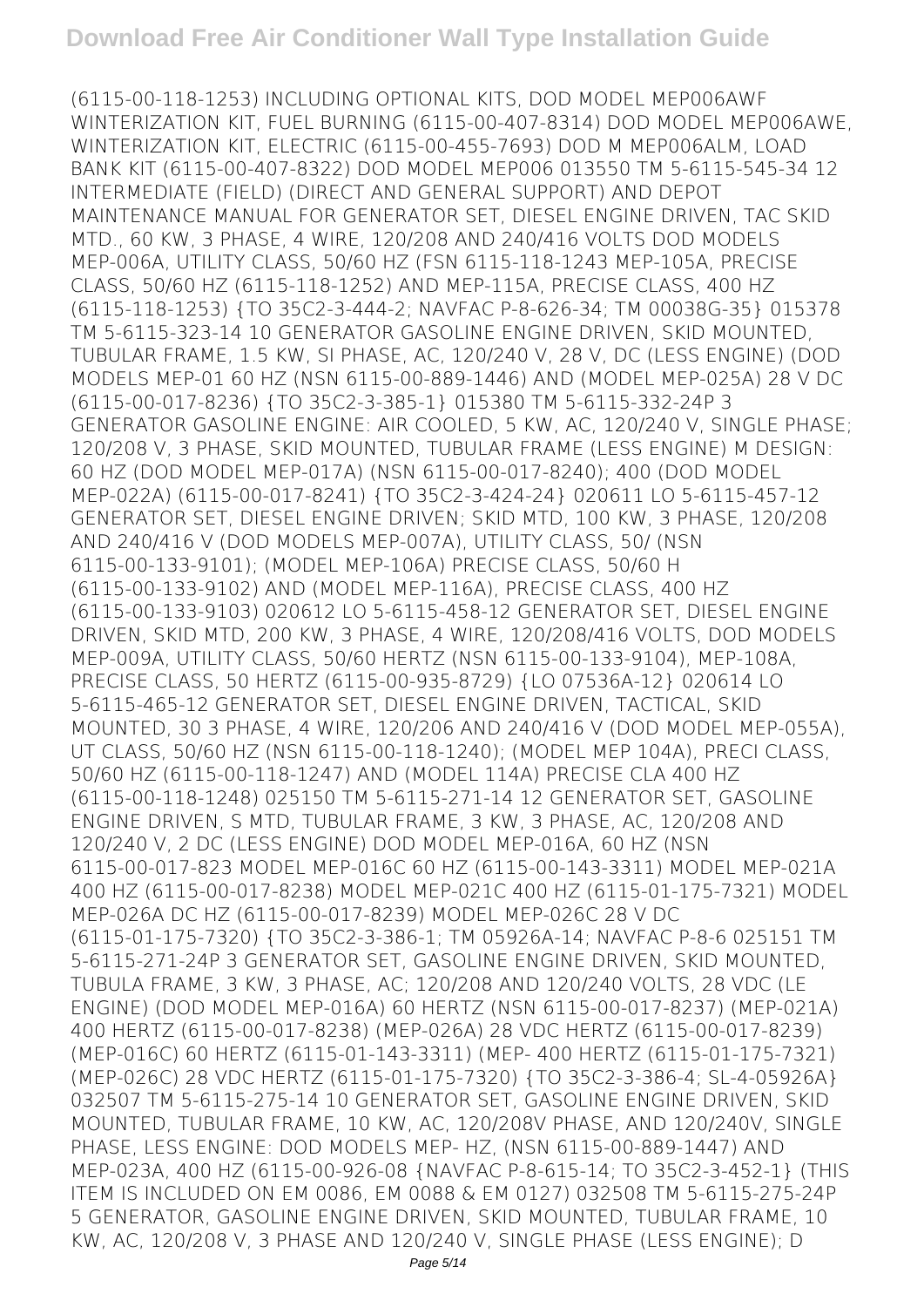MEP-018A, UTILITY CLASS, 60 HZ (NSN 6115-00-889-1447) AND MEP-0 PRECISE CLASS, 400 HZ (6115-00-926-0843) {NAVFAC P8-615-24P; TO 35C2-3-452-4} (THIS ITEM IS INCLUDED ON EM 0086, EM 0088 & EM 0127) 032551 TM 5-6115-584-12 11 GENERATOR SET, DIESEL ENGINE DRIVEN, TACTICAL SKID MTD, 5 KW, 1 PHASE, 2 WIRE; 1 PHASE, 3 WIRE; 3 PHASE, 4 WIRE, 120, 120/240 AND 120/208 V (DOD MODEL MEP-002A) UTILITY CLASS, 60 HZ (NSN 6115-00-465-1044) {NAVFAC P-8-622-12; TO 35C2-3-456-1; TM 05682C-12} 032640 TM 5-6115-585-12 12 GENERATOR SET, DIESEL ENGINE DRIVEN, TACTICAL SKID MTD, 10 KW, 1 PHASE, 2 WIRE 1 PHASE, 3 WIRE AND 3 PHASE, 4 WIRE; 120, 120/240 AND 120/208 V (DOD MODEL MEP-003A) UTILITY CLASS, 60 HZ (NSN 6115-00-465-1030 AND (MODEL MEP-112A), UTILITY CLASS, 400 HZ (6115-00-465-1027) {NAVFAC P-8-623-12; TO 35C2-3-455-1; TM-05684C/05685B-12} 032781 TM 5-6115-584-34 8 GENERATOR SET, DIESEL ENGINE DRIVEN, TAC SKID MOUNTED, 5 KW, 1 PHASE, 2 WIRE, 1 PHASE, 3 WIRE, 3 PHASE, 120, 120/240 AND 120/208 V (DOD MODEL MEP-002A), UTILITY CLASS, (NSN 6115-00-465-1044) {NAVFAC P-8-622-34; TO 35C2-3-456-2; TM 0568C-34} 032936 TM 5-6115-329-14 4 GENERATOR SET GASOLINE ENGINE DRIVEN, 0.5 KW (LESS ENGINE) (DOD MODEL MEP-014 UTILITY CLASS, 60 HZ) (NSN 6115-00-923-4469), (DOD MODEL MEP-01 UTILITY CLASS, 400 HZ (6115-00-940-7862) AND (DOD MODEL MEP-024 UTILITY CLASS, 28 VDC (6115-00-940-7867) {TO 35C2-3-440-1} 033374 TM 5-6115-332-14 10 GENERATOR SET, TAC GASOLINE ENGINE: AIR COOLED, 5 KW, AC, 120/240 V, SINGLE PHASE, V, 3 PHASE, SKID MOUNTED, TUBULAR FRAME (LESS ENGINE) (MILITARY DOD MODEL MEP-017A), UTILITY, 60 HZ (NSN 6115-00-017-8240) AND MODEL MEP-022A), UTILITY, 400 HZ (6115-00-017-8241) {NAVFAC P-8-614-14; TO 35C2-3-424-1} 033750 TM 5-6115-585-34 9 GENERATOR SET, DIESEL ENGINE DRIVEN, TAC SKID MOUNTED, 10 KW, 1 PHASE, 2 WIRE, 1 PHASE, 3 WIRE, 3 PHASE, 4 WIRE, 120, 120/240 AND 120/208 VOLTS (DOD MODEL MEP-003A), UT CLASS, 60 HZ (NSN 6115-00-465-1030) {NAVFAC P-8-623-12; TO 35C2-3-455-2; TM-05684C/05685B-34} 034072 TM 5-6115-585-24P 5 GENERATOR SET, DIESEL ENGINE DRIVEN, TA SKID MTD, 10 KW, 1 PHASE, 2 WIRE; 1 PHASE, 3 WIRE; 3 PHASE, 4 W 120, 120/240 AND 120/208 V (DOD MODELS 003A), UTILITY CLASS, 60 (NSN 6115-00-465-1030) AND (MODEL MEP-112A), UTILITY CLASS, 400 (6115-00-465-1027) {NAVFAC P-8-623-24P; TO 35C2-3-455-4; SL-4-05684C/06585B} 040180 TM 5-6115-584-12-HR HAND RECEIPT MANUAL COVERING END ITEM/COMPONENTS OF END ITEM (C BASIC ISSUE ITEMS (BII), AND ADDITIONAL AUTHORIZATION LIST (AAL GENERATOR SET, DIESEL ENGINE DRIVEN, TACTICAL SKID MTD, 5 KW, 1 WIRE; 1 PH, 3 WIRE; 3 PH, 4 WIRE, 120, 120/240 AND 120/208 V (D MEP-002A) UTILITY CLASS, 60 HZ (NSN 6115-00-465-1044) 040833 TM 5-6115-458-12-HR HAND RECEIPT MANUAL COVERING THE END ITEM/COMPONENTS OF END ITE BASIC ISSUE ITEMS (BII), AND ADDITIONAL AUTHORIZATION LIST (AA GENERATOR SET, DIESEL ENGINE DRIVEN, TACTICAL, SKID MOUNTED, 20 3 PHASE, 4 WIRE, 120/208 AND 240/416 V (DOD MODEL MEP-009A), UT CLASS, 50/60 HZ (NSN 6115-00-133-9104) AND (DOD MODEL MEP-108A) PRECISE CLASS, 50/60 HZ (6115-00-935-8729) 040843 TM 5-6115-593-34 GENERATOR SET, DIESEL ENGINE DRIVEN, TAC SKID MTD, 500 KW, 3 PHASE, 4 WIRE, 120/208 AND 240/416 VOLTS DOD MODEL, MEP-029A, CLASS UTILITY, 50/60 HZ, (NSN 6115-01-030- DOD MODEL, MEP-029B, CLASS UTILITY, 50/60 HZ, (6115-01-318-6302 INCLUDING OPTIONAL KITS DOD MODEL, MEP-029AHK, HOUSING KIT, (6115-01-070-7550), DOD MODEL, MEP-029ACM, AUTOMATIC CONTROL MO (6115-01-275-7912) DOD MODEL, MEP-029ARC,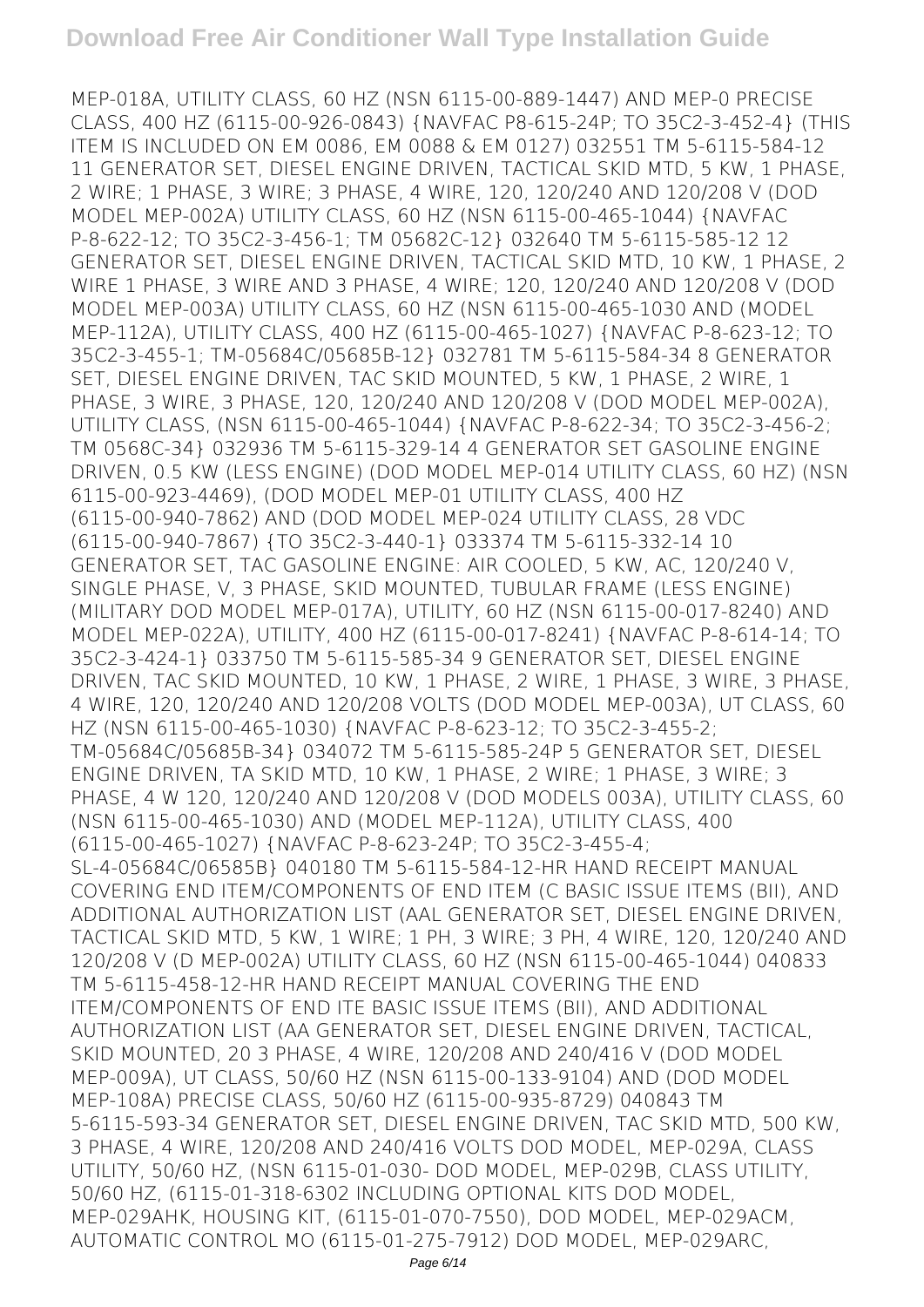REMOTE CONTROL MODULE (6110-01-070-7553) DOD MODEL, MEP-029ACC, REMOTE CONTROL CABLE, (6110-01-087-4127) {NAVFAC P-8 041070 TM 5-6115-593-12 GENERATOR SET, ENGINE DRIVEN, TACTICAL SKID MTD, 500 KW, 3 PHASE, 4 WIRE; 120/ 240/416 VOLTS DOD MODEL MEP-029A; CLASS UTILITY, HERTZ 50/60; (NSN 6115-01-030-6085); MEP-029B; UTILITY; 50/60; (6115-01-318- INCLUDING OPTIONAL KTS DOD MODELS MEP-029AHK; NOMENCLATURE HOUS (6115-01-070-7550) MEP-029ACM; AUTOMATIC CONTROL MODULE; (6115-01-275-7912); MEP-029ARC, REMOTE CONTROL MODULE, (6110-01-070-7553); MEP-029ACC, REMOTE CONTROL CABLE (6110-01-087-4127) {TO 35C2-3-463-1} 041338 LO 55-1730-229-12 POWER UNIT, AVIATION, MULTI-OUTPUT GTED ELECTRICAL, HYDRAULIC, PNEUMATIC (AGPU), WHEEL MOUNTED, SELF-PROPELLED, TOWABLE DOD MODEL-MEP-360A, CLASS-PRECISE, HERTZ-400, (NSN 1730-01-144-1897 042791 TM 5-6115-457-12-HR HAND RECEIPT MANUAL COVERING THE BASIC ISSUE ITEMS (BII) FOR GE SET, DIESEL ENGINE DRIVEN, TACTICAL, SKID MTD; 100 KW, 3 PHASE, 120/208 AND 240/416 V (DOD MODELS MEP007A), UTILITY CLASS, 50/6 (NSN 6115-00-133-9101), (MODEL MEP-106A), PRECISE CLASS, 50/60 (6115-00-133-9102) AND (MODEL MEP116A) PRECISE CLASS, 400 HZ (6115-00-133-9103) 043437 TM 5-6115-593-24P 1 GENERATOR SET, DIESEL ENGINE DRIVEN, TACTICAL SKID MOUNTED, 500 KW, 3 PHA 4 WIRE; 120/208 AND 240/416 VOLTS DOD MODEL MEP-029A UTILITY CL 50/60 HZ (NSN 6115-01-030-6085) MEP-029B UTILITY CLASS, 50/60 (6115-01-318-6302) INCLUDING OPTIONAL KITS DOD MODEL MEP-029AHK HOUSING KIT (6115-01-070-7550) MEP-029ACM AUTOMATIC CONTROL MOD (6115-01-275-7912) MEP-029ARC REMOTE CONTROL MODULE (6110-01-070-7553) MEP-029ACC REMOTE CONTROL CABLE (6110-01-087 {NAVFAC P-8-631-24P; TO 35C2-3-463-4} 044703 TM 5-6115-545-12-HR HAND RECEIPT MANUAL COVERING COMPONENTS OF END ITEM (COEI), BAS ITEMS (BII), AND ADDITIONAL AUTHORIZATION LIST (AAL) FOR GENERA DIESEL ENGINE DRIVEN, TACTICAL SKID MTD, 60 KW, 3 PHASE, 4 WIRE 120/208 AND 240/416 V (DOD MODELS MEP-006A) UTILITY CLASS, 50/6 (NSN 6115-00-118-1243), (MODEL MEP-105A) PRECISE CLASS, 50/60 H (6115-00-118-1252) AND (MODEL MEP-115A) PRECISE CLASS, 400 HZ (6115-00-118-1253) 050998 TM 5-6115-600-12 8 GENERATOR DIESEL ENGINE DRIVEN, TACTICAL SKID MTD, 100 KW, 3 PHASE, 4 WIR 120/208 AND 240/416 V (DOD MODEL MEP-007B) CLASS UTILITY, 50/60 (NSN 6115-01-036-6374) INCLUDING OPTIONAL KITS, DOD MODEL MEP00 WINTERIZATION KIT, FUEL BURNING AND MEP007BWE WINTERIZATION KIT ELECTRIC 051007 TM 5-6115-600-24P 4 GENERATOR SET, DIESEL ENGINE DRIVEN, 100 KW, 3 PHASE, 4 WIRE, 120/208 AND VOLTS (DOD MODEL MEP-007B), UTILITY CLASS, 50/60 HZ (NSN 6115-01-036-6374) INCLUDING OPTIONAL KITS, DOD MODEL MEP007BWF, WINTERIZATION KIT, FUEL BURNING AND MEP007BWE WINTERIZATION KIT, ELECTRIC {TO 35C2-3-442-14; NAVFAC P-8-628-24P; SL-4-07464B} 057268 LO 5-6115-600-12 GENERATOR SET, DIESEL ENGINE DRIVEN; TACTICAL, SKID MTD, 100 KW PHASE, 4 WIRE; 120/208 AND 240/416 V (DOD MODEL MEP007B), CLASS UTILITY, 50/60 HZ (NSN 6115-01-036-6374) 057513 LO 5-6115-604-12 GENERATOR SET, DIESEL ENGINE DRIVEN, AIR TRANSPORTABLE; SKID MT 750 KW, 3 PHASE, 4 WIRE; 2400/4160 AND 2200/3800 VOLTS (DOD MOD MEP208A) CLASS PRIME UTILITY, HZ 50/60 (NSN 6115-00-450-5881) {LI 6115-12/9} 060183 TM 5-6115-612-24P 6 GENERATOR SET, AVIATION, GAS TURBINE ENGINE DRIVEN, INTEGRA TRAILER MOUNTED, 10KW, 28 VOLTS MODEL MEP-362A, PRECISE, DC (NSN 6115-01-161-3992) {TM 6115-24P/1; AG-320B0-IPE-000; TO 35C2-3-471-4}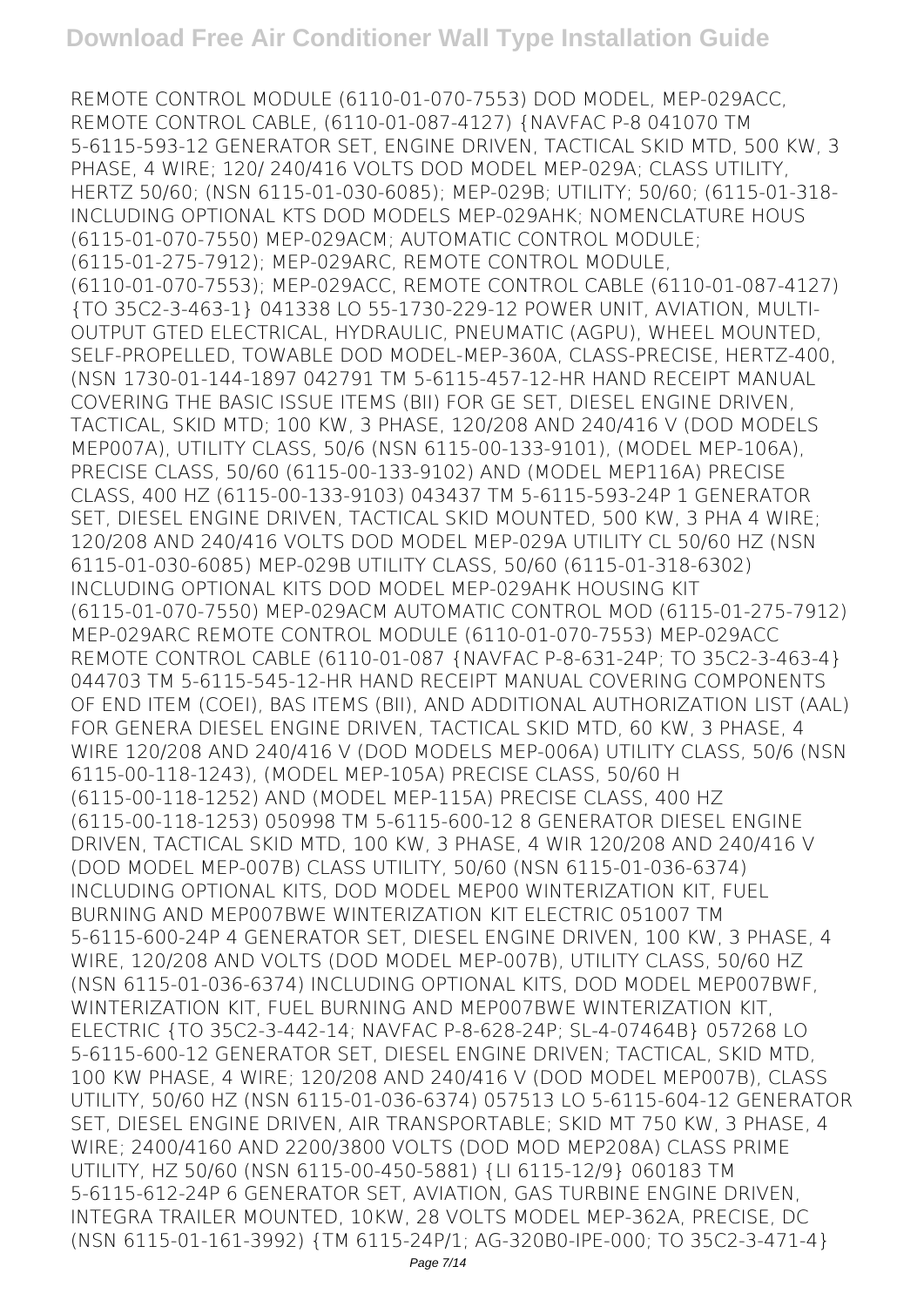060188 TM 5-6115-612-34 4 GENERATOR SET, AVIATION, GAS TURBINE ENG DRIVEN, INTEGRAL TRAILER MOUNTED 10KW 28 VOLTS DOD MODEL MEP 36 PRECISE, DC, (NSN 6115-01-161-3992) {AG-320BO-MME-OOO; TM 6115- TO 35C2-3-471-2} 060645 LO 5-6115-612-12 AVIATION GENERATOR SET, GAS TURBINE, ENGINE DRIVEN, INTEGRAL TR MOUNTED, 10KW, 28 VOLTS DC DOD MODEL MEP 362A CLASS PRECISE (NSN 6115-01-161-3992) 060921 TM 55-1730-229-34 5 POWER UNIT, AVIATION, MULTI-OUTPUT GTED, ELECTRICAL, HYDRAULIC, PNEUMATIC (AGPU) WHEEL MOUNTED, SELF-PROPELLED, TOWA AC 400HZ, 3PH, 0.8 PF, 115/200V, 30 KW, DC 28VDC 700 AMPS, PNEUMATIC, 60 LBS/MIN. AT 40 PSIG, HYDRAULIC, 15 GPM AT 3300 PS DOD MODEL MEP-360A, CLASS PRECISE, 400 HERTZ, (NSN 1730-01-144- {AG 320A0-MME-000; TO 35C2-3-473-2; TM 1730-34/1} 060922 TM 55-1730-229-12 8 POWER UNIT, AVIATION, MULTI-OUTPUT GTED ELECTRICAL, HYDRAULIC, PNEUMATIC (AGPU) WHEEL MOUNTED, SELF-PROPELLED, TOWABLE, AC 400HZ, 3PH, 0.8 PF, 115/200V, 30 KW, DC 28 VDC 700 AMPS, PNEUMATIC 60 LBS/M AT 40 PSIG, HYDRAULIC 15 GPM AT 3300 PSIG, DOD MODEL MEP-360A, CLASS PRECISE, HERTZ 400, (NSN 1730-01-144-1897) {AG 320A0-OMM-OOO; TO 35C2-3-473-1; TM 1730-12/1} 061758 LO 5-6115-614-12 GENERATOR SET, DIESEL ENGINE DRIVEN, TACTICAL SKID MTD. 200 KW, 3 PHASE, 4 WIRE, 120/208 AND 240/416 VOLTS MODEL MEP009B, UTILI 50/60 HERTZ, (NSN 6115-01-021-4096) 061772 LO 5-6115-622-12 GENERATOR SET, DIESEL ENGINE-DRIVEN, WHEEL MOUNTED 750-KW, 3-PH 4-WIRE, 2200/3800 AND 2400/4160 VOLTS CUMMINS ENGINE COMPANY IN MODEL KTA-2300G-2 DOD MODEL MEP-012A; CLASS UTILITY; HERTZ 062762 LO 5-6115-615-12 GENERATOR SET, DIESEL ENGINE DRIVEN, TACTICAL SKID MOUNTED, 3 K MODEL 016B; CLASS UTILITY MODE 50/60 HZ (NSN 6115-01-150-4140); DOD MODEL MEP-021B; CLASS UTILITY; MODE 400 HZ (6115-01-151-812 DOD MODEL MEP-026B; CLASS UTILITY; MODE 28 VDC (6115-01-150-036 {LI 05926B/06509B-12/5; P-8-646-LO} 064310 TM 5-6115-626-14&P 2 POWER UNIT PU-406B/M (NSN 6115-00-394-9576) MEP-005A 30 KW 60 HZ GENERATOR SET M200A1 2-WHEEL4-TIRE, MODIFIED TRAILER 064390 TM 5-6115-632-14&P 5 POWER UNIT PU-753/M (NSN 6115-00-033-1 MEP-003A 10 KW 60 HZ GENERATOR SET M116A2 2-WHEEL, 2-TIRE, MODI TRAILER 064392 TM 5-6115-629-14&P 3 POWER PLANT AN/AMJQ-12A (NSN 6115-00-257-1602) (2) MEP-006A 60HZ, GENERATOR SETS (2) M200A1 2-WHEEL, 4-TIRE, MODIFIED TRAIL 064443 TM 5-6115-625-14&P 2 POWER UNIT PU-405A/M (NSN 6115-00-394-9577) MEP-004A 15 KW 60 HZ GENERATOR SET M200A1 2-WHEEL, 4-TIRE, MODIFIED TRAILER (THIS ITEM IS INCLUDED ON EM 0086 & EM 0087) 064445 TM 5-6115-633-14&P 4 POWER PLANT AN/MJQ-18 (NSN 6115-00-033-1398) (2) MEP-003A 1 60 HZ GENERATOR SETS M103A3 2-WHEEL 1 1/2 TON MODIFIED TRAILER 064446 TM 5-6115-628-14&P 4 POWER PLANT AN/MJQ-15 (NSN 6115-00-400-7591) (2) MEP-113A 1 400 HZ GENERATOR SETS, (2) M200A1 2-WHEEL, 4-TIRE, MODIFIED TRA (THIS ITEM IS INCLUDED ON EM 0086) 064542 TM 5-6115-631-14&P 4 POWER PLANT AN/MJQ-16 (NSN 61 15-00-033-1395) (2) MEP-002A 5 KW 60 HZ GENERATOR SETS M103A3 2-WHEEL, 2-TIRE, MODIFIED TRAI 065071 TM 55-1730-229-24P 6 POWER AVIATION, MULTI-OUTPUT GTED ELECTRICAL, HYDAULIC, PNEUMATIC (AG WHEEL MOUNTED, SELF-PROPELLED, TOWABLE AC 400 HZ, 3 PH, 0.8 PF, 115/200V, 30 KW DC 28 VDC 700 AMPS PNEUMATIC 60 LBS/MIN. AT 40 HYDRAULIC 15 GPM AT 3300 PSIG DOD MODEL MEP-360A, CLASS PRECISE 400 HERTZ (NSN 1730-01-144-1897) {TO 35C2-3-473-4; TM 1730-24P/ AG 320A0-IPB-000} 065603 TB 5-6115-593-24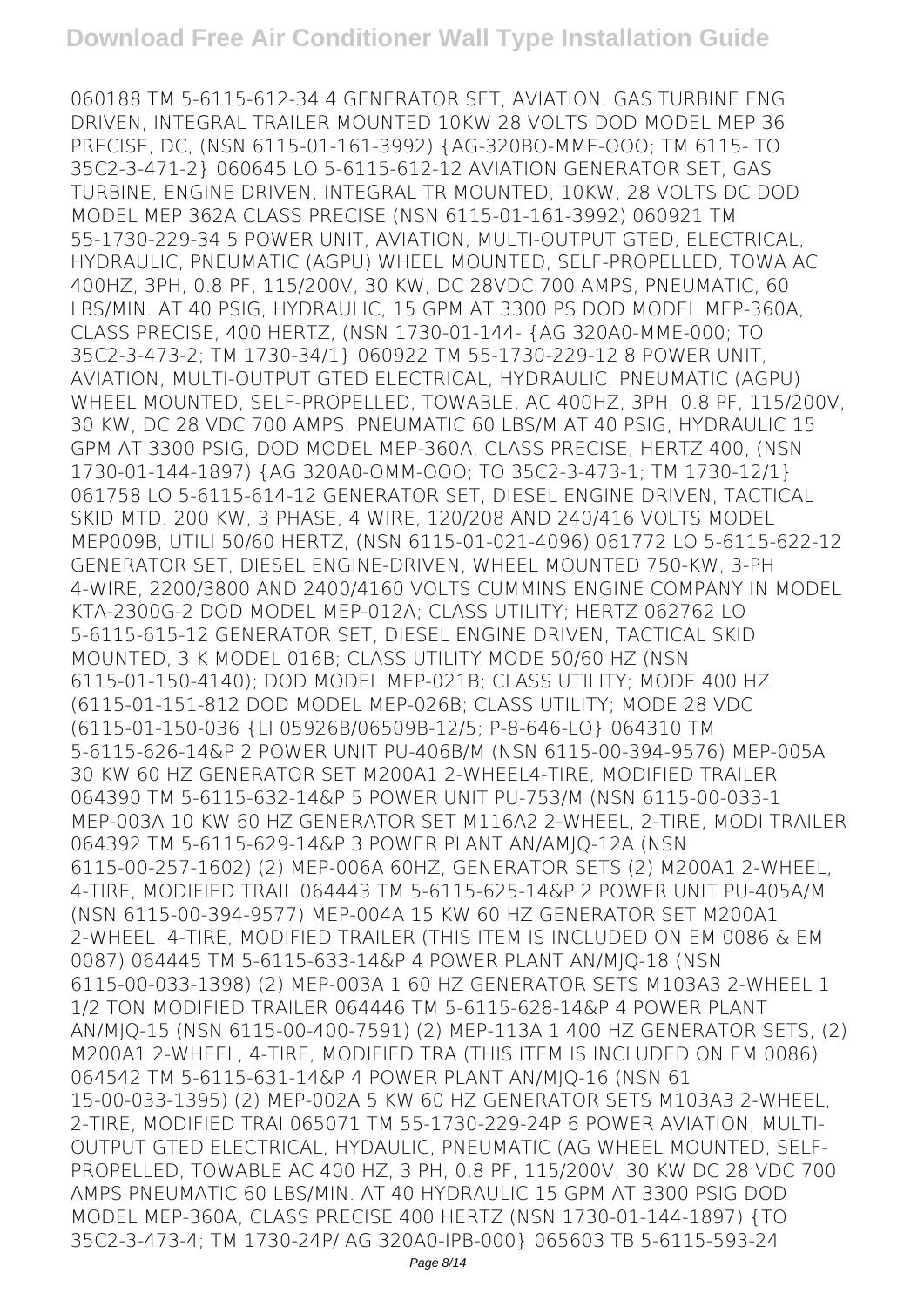WARRANTY PROGRAM FOR GENERATOR SET DOD MODEL MEP-029A HOUSING K DOD MODEL MEP-029AHK 066727 TM 5-6115-640-14&P 2 POWER AN/MJQ-32 (NSN 6115-01-280-2300) AN/MJQ-33 (6115-01-280-2301) ( MEP-701A 3KW 60 HZ ACOUSTIC SUPPRESSION KIT GENERATOR SETS M116 2-WHEEL, 2-TIRE, 3/4-TON MODIFIED TRAILERS 066808 TM 5-6115-627-14&P 2 POWER PLANT AN/MJQ-10A (NSN 6115-00-394-9582); (2) MEP-005A 30 KW 60 HZ GEN SETS; (2) M200A1 2-WHEEL, 4 TIRE MODIFIED TRAILERS 066809 TM 5-6115-630-14&P 4 POWER UNIT, PU-751/M (NSN 6115-00-033-1373) MEP-002A, 5 KW, 60 HZ GENERATOR SET M116A1 2-WHEEL, 2-TIRE, MODIFIED TRAILER 066824 TM 5-6115-465-10-HR 1 HAND RECEIPT MANUAL COVERING END ITEM/COMPONENTS OF END ITEM (C BASIC ISSUE ITEMS, (BII) AND ADDITIONAL AUTHORIZATION LIST (AAL GENERATOR SET, DIESEL ENGINE DRIVEN, TACTICAL SKID MOUNTED, 30K 4 WIRE, 120/208 AND 240/416 VOLTS - MEP-005A, UTILITY, 50/60 HE (NSN 6115-00-118-1240); MEP-104A, PRECISE, 50/60 HERTZ, (6115-00-118-1247): MEP-114A, PRECISE, 400 HERTZ, (6115-00-118- INCLUDING AUXILIARY EQUIPMENT MEP-005AWF WINTERIZATION KIT, FUE BURNING (6115-00-463-9083); MEP-005AWE, WINTERIZATION KIT, ELEC (6115-00 067310 TM 9-6115-650-14&P 1 POWER PLAN AN/MJQ-25 (NSN 6115-01-153-7742) (2) MEP-112A 10 KW 400 HZ GENE SETS M103A3 2-WHEEL, 2-TIRE, MODIFIED TRAILER 067311 TM 9-6115-653-14&P 2 POWER UNIT PU-732/M (NSN 6115-00-260-3082) MEP-113A 15 KW 400 HZ GENERATOR SET M200 2-WHEEL, 4-TIRE, MODIFIED TRAILER 067544 TM 9-6115-652-14&P 1 POWER UNIT PU-760/M (NSN 6115-00-394-9581) MEP-114A 30 KW 400 HZ GENERATOR M200A1 2-WHEEL, 4-TIRE, MODIFIED TRAILER 067632 TM 9-6115-648-14&P POWER UNIT PU-650B/G (NSN 6115-00-258-1622) MEP-006A 60 KW 60 HZ GENERATOR M200A1 2-WHEEL, 4-TIRE, MODIFIED TRAILER 067744 TM 9-6115-646-14&P 1 POWER UNIT PU-495A/G, (NSN 6115-00-394-9575) AND PU-495B/G, (6115-01-134-0 MEP-007A 100 KW, 60 HZ OR MEP-007B, 100 KW, 60 HZ GENERATOR SET M353-2-WHEEL, 2-TIRE MODIFIED TRAILER 067746 TM 9-6115-651-14&P POWER UNIT 707A/M (NSN 6115-00-394-9573) MEP-115A, 60 KW, 400 HZ GENERATOR M200A1, 2-WHEEL, 4-TIRE, MODIFIED TRAILER 067879 TM 9-6115-647-14&P 1 POWER UNIT PU-789/M (NSN 6115-01-208-9827) MEP-114A, 30 KW 400 HZ GENERATOR SET M353 2-WHEEL, 2-TIRE, MODIFIED TRAILER 069601 TM 9-6115-464-10-HR HAND RECEIPT MANUAL COVERING THE END ITEMS/COMPONENTS OF END IT (COEI), BASIC ISSUE ITEMS (BII), AND ADDITIONAL AUTHORIZATION L (AAL) FOR GENERATOR SET, DIESEL ENGINE DRIVEN, TACTICAL SKID MO 15 KW, 3 PHASE, 4 WIRE, 120/208 AND 240/416 VOLTS DOD MODEL MEP UTILITY CLASS, 50/60 HERTZ (NSN 6115-00-118-1241) DOD MODEL MEP PRECISE CLASS, 50/60 HERTZ (6115-00-118-1245) DOD MODEL MEP-113 PRECISE CLASS, 400 HERTZ (6115-00-118-1244) 069602 LO 9-6115-464-12 GENERATOR SET, DIESEL ENGINE DRIVEN, TACTICAL, SKID MTD, 15KW, 4 WIRE, 120/208 AND 240/416 VOLTS (DOD MODEL MEP 004A) (NSN 6115-00-118-1241); (DOD MODEL MEP 104A) (6115-00-118-1245) (DOD MODEL MEP-113A) (6115-00-118-1244) 069954 TM 9-6115-465-24P 2 GENERATOR SET, DIESEL ENGINE DRIVE TACTICAL SKID MTD. 30KW, 3 PHASE, 4 WIRE, 120/208 AND 240/416 V MODELS; MEP-005A, UTILITY, 50/60 HZ, (NSN 6115-00-118-1240), MEP-104A PRECISE, 50/60 HZ, (6115-00-118-1247), MEP-114A, PRECISE, 400 H (6115-00-118-1248), INCLUDING OPTIONAL KITS, DOD MODELS; MEP-00 WINTERIZATION KIT, FUEL BURNING, (6115-00-463-9083), MEP-005-AW WINTERIZATION KIT, ELECTRIC, (6115-00-463-9085), MEP-002-ALM, L BANK KIT, (6115-00-463-9088), MEP-005-AWM, WHEEL MOUNTING KIT, (6115-00-463-9094) {TO-35C2-3- 070096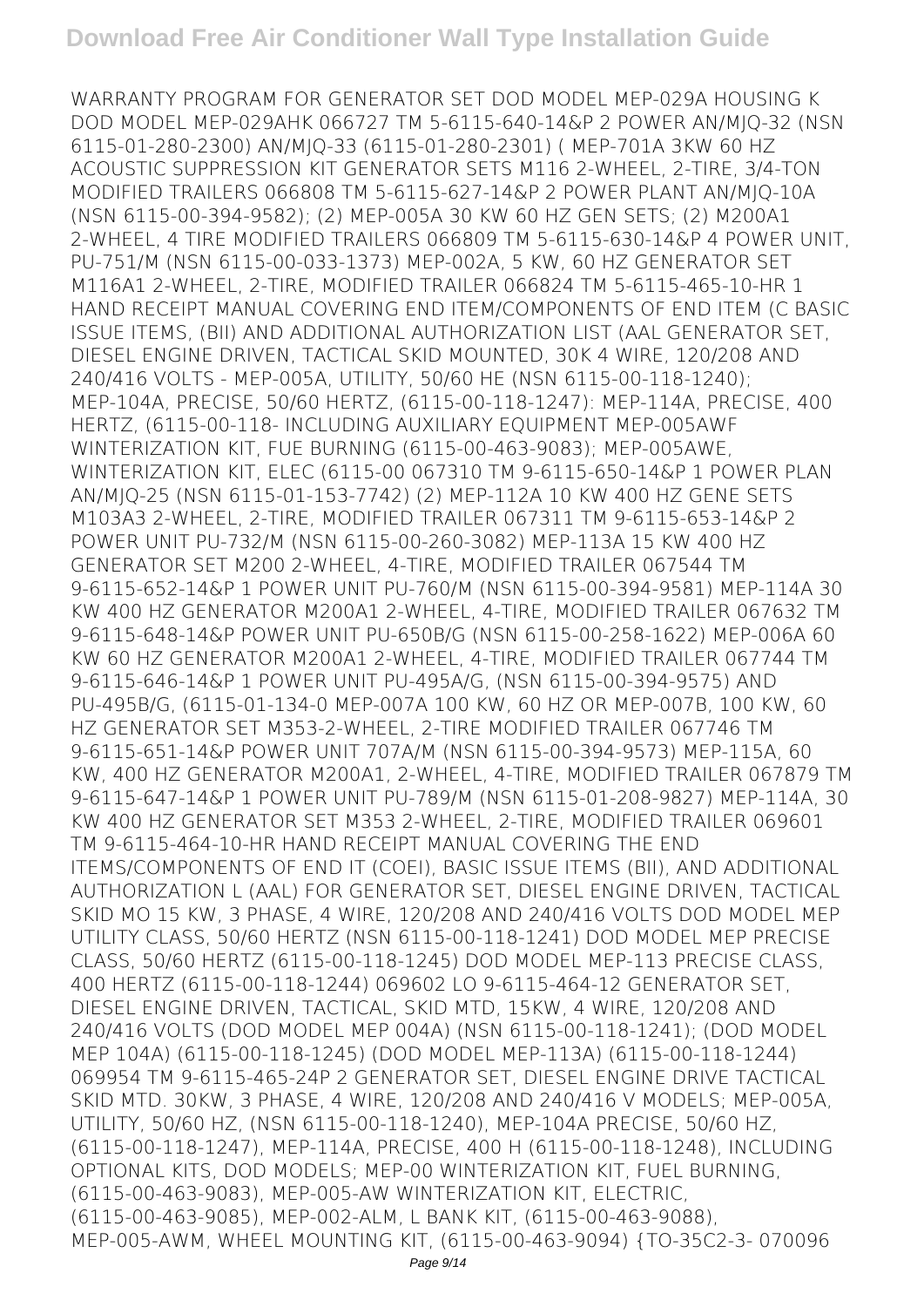TM 9-6115-464-24P 1 GENERATOR S DIESEL ENGINE DRIVEN, TACTICAL SKID MTD., 15KW, 3 PHASE, 4 WIRE 120/208 AND 240/416 VOLTS (DOD MODEL MEP-004A) UTILITY CLASS 50/60 HERTZ (NSN 6115-00-118-1241) (DOD MODEL MEP-103A) PRECISE CLASS 50/60 HERTZ (6115-00-118-1245) (DOD MODEL MEP-113A) PRECI CLASS 400 HERTZ (6115-00-118-1244) INCLUDING OPTIONAL KITS (DOD MODEL MEP-005-AWF) WINTERIZATION KIT, FUEL BURNING (6115-00-463 (DOD MODEL MEP-005-AWE) WINTERIZATION KIT, ELECTRIC (6615-00-46 (DOD MODEL MEP-004-ALM) LOAD BANK KIT (6115-00-191-9201 071025 TM 9-6115-641-10 2 GENERATOR SET SKID MOUNTED, TACTICAL QUIET 5 KW, 60 AND 400 HZ MEP-802A (60 HZ) (NSN 6115-01-274-7387) MEP-812A (400 HZ) (6115-01-274-7391) {TO 35C2-3-456-11} 071026 TM 9-6115-642-10 2 GENERATOR SET SKID MOUNTED, TACTICAL QUIE 10 KW, 60 AND 400 HZ MEP-803A (60 HZ) (NSN 6115-01-275-5061) MEP-813A (400 HZ) (6115-01-274-7392) {TO 35C2-3-455-11; TM 09247A/09248A-10/1} 071028 TM 9-6115-643-10 3 GENERATOR SET, SKID MOUNTED, TACTICAL QUI 15 KW, 50/60 AND 400 HZ MEP-804A (50/60 HZ) (NSN 6115-01-274-73 MEP-814A (400 HZ) (6115-01-274-7393) {TO 35C2-3-445-21} 071029 TM 9-6115-644-10 2 GENERATOR SET, SKID MOUNTED, TACTICAL QUIET 30 KW, 50/60 AND 400 HZ MEP-805A (50/60 HZ), (NSN 6115-01-274-7389) MEP-815A (400 HZ), (6115-01-274-7394) {TO 35C2-3-446-11; TM 09249A/09246A-10/1} 071030 TM 9-6115-645-10 2 GENERATOR SET, SKID MOUNTED, TACTICAL QUIET 60 KW, 50/60 AND 400 HZ MEP-806A (50/60 HZ), (NSN 6115-01-274-7390) MEP-816A (400 HZ), (6115-01-274-7395) {TO 35C2-3-444-11; TM 09244A/09245A-10/1} 071031 LO 9-6115-641-12 GENERATOR SET, SKID MOUNTED, TACTICAL QUIET 5 KW, 60 AND 400 HZ MEP-802A TACTICAL QUIET 60 HZ (NSN 6115-01-274-7387) MEP-812A TACTICAL QUIET 400 HZ (6115-01-274-7391) 071032 LO 9-6115-642-12 GENERATOR SET, SKID MOUNTED, TACTICAL QUIET 10 KW, 60 AND 400 H MEP-803A TACTICAL QUIET 60 HZ (NSN 6115-01-275-5061) MEP-813A TACTICAL QUIET 400 HZ (6115-01-274-7392) 071033 LO 9-6115-643-12 GENERATOR SET, SKID MOUNTED, TACTICAL QUIET 15 KW, 50/60/400 HZ MEP-804A TACTICAL QUIET 50/60 HZ (NSN 6115-01-274-7388) MEP-814 TACTICAL QUIET 400 HZ (6115-01-274-7393) 071034 LO 9-6115-644-12 GENERATOR SET, SKID MOUNTED, TACTICAL QUIET 30 KW, 50/60 AND 40 MEP-805A TACTICAL QUIET 50/60 HZ (NSN 6115-01-274-7389) MEP-815 TACTICAL QUIET 400 HZ (6115-01-274-7394) {LI 09249A/09246A-12} 071035 LO 9-6115-645-12 GENERATOR SET, SKID MOUNTED, TACTICAL QUIET 60 KW, 50/60 AND 40 MEP-806A TACTICAL QUIET 50/60 HZ (NSN 6115-01-274-7390) MEP-816 TACTICAL QUIET 400 HZ (6115-01-274-7395) {LI 09244A/09245A-12} 071036 TB 9-6115-641-24 WARRANTY PROGRAM FOR GENERATOR SET, TACTICAL QUIET 5 KW, 60 AND 400 HZ MEP-802A AND MEP-812A 071037 TB 9-6115-642-24 WARRANTY PROGRAM FOR GENERATOR SET, TACTICAL QUIET 10 KW, 60 AND 400 HZ MEP-803A AND MEP-813A {SI 09247A/09248A-24} 071038 TB 9-6115-643-24 WARRANTY PROGRAM FOR GENERATOR SET, TACTICAL QUIET 15 KW, 50/60 AND 400 HZ MEP-804A AND MEP-814A 071039 TB 9-6115-644-24 WARRANTY PROGRAM FOR GENERATOR SET, TACTICAL QUIET 30 KW, 50/60 AND 400 HZ MEP-805A AND MEP-815A {SI 09249A/09246A-24} 071040 TB 9-6115-645-24 WARRANTY PROGRAM FOR GENERATOR SET, TACTICAL QUIET 60 KW, 50/60 AND 400 HZ MEP-806A AND MEP-816A {SI 09244A/09245A-24} 071541 TM 9-6115-464-12 2 GENERATOR SET, DIESEL ENGINE DRIVEN, TACTICAL SKID MTD, 15 KW, 3 PHASE, 4 WIRE, 120/2 AND 240/416 VOLTS DOD MODEL MED-004A UTILITY CLASS 50/60 HERTZ (NSN 6115-00-118-1241) DOD MODEL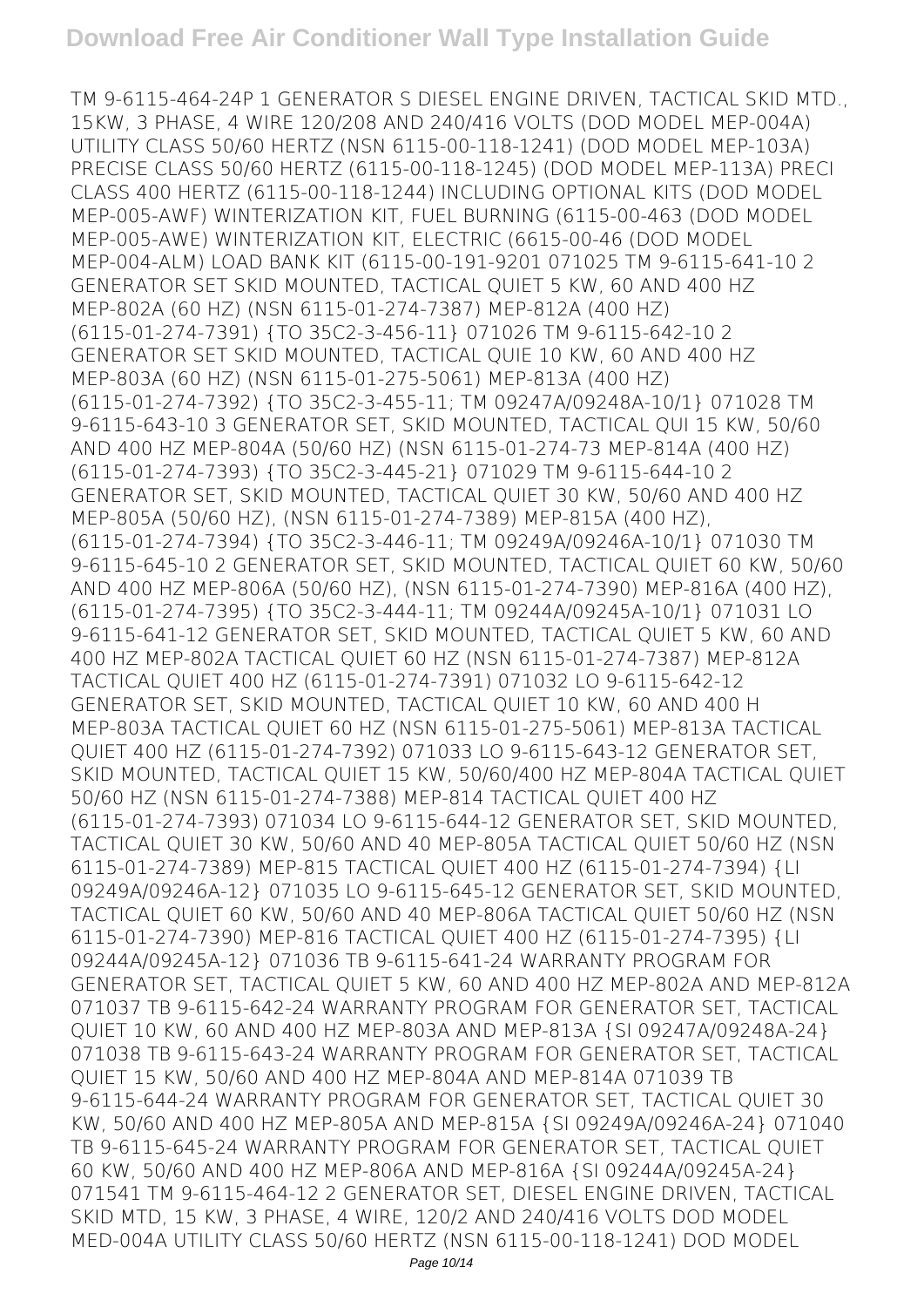MEP-103A PRECISE CLASS 50/60 HERTZ (6115-00-118-1245) DOD MODEL MEP-113A PRECISE CLASS 400 HERTZ (6115-00-118-1244) INCLUDING OPTIONAL KITS DOD MODEL MEP-005-AWF WINTERIZATION KIT, FUEL BURNING (6115-00-463-9083) DOD MODEL MEP-005-AWE WINTERIZATION KIT, ELECTRIC (6115-00-463-9085) DOD MODEL MEP-004-ALM LOAD BANK KIT (6115-00-291 071604 TM 9-6115-645-24P GENERATOR SET, TACTICAL QUIET 60KW, 50/60/400 HZ (NSN 6115-01-274-7390) (MEP-806A) (6115-01-274-7395) (MEP-816A) {TO 35C2-3-444-14; TM 09244A/09245A-24P/3} 071605 TM 9-6115-642-24P GENERATOR SET, TACTICAL QUIET 10 KW, 60/400 HZ (NSN 6115-01-275-5061) (MEP-803A) (6115-01-274-7392) (MEP-813A) {TO 35C2-3-455-14; TM 09247A/09248A-24P/3} 071610 TM 9-6115-643-24P GENERATOR SET, TACTICAL QUIET 15KW, 50/60 - 400 HZ (NSN 6115-01-274-7388) (MEP-804A) (6115-01-274-7393) (MEP-814A) {TO 35C2-3-445-24} 071611 TM 9-6115-644-24P GENERATOR SET, TACTICAL QUIET 30KW, 50/60-400 HZ (NSN 6115-01-274-7389) (MEP-805A) (6115-01-274-7394) (MEP-815A) {TO 35C2-3-446-14; TM 09249A/09246A-24P/3} 071613 TM 9-6115-641-24P GENERATOR SET, TACTICAL QUIET 5 KW, 60/400 HZ (NSN 6115-01-274-7387) (MEP-802A) (6115-01-274-7391) (MEP-812A) {TO 35C2-3-456-14} 071713 TM 9-6115-645-24 4 GENERATOR SET, SKID MOUNTED, TACTICAL QUIET 60KW, 50/60 AND 400 HZ MEP-806A (50/60 HZ) (NSN 6115-01-274-7390) MEP-816A (400 HZ) (6115-01-274-7395) {TO 35C2-3-444-12; TM 09244A/09245A-24/2} 071748 TM 9-6115-644-24 1 GENERATOR SET, SKID MOUNTED, TACTICAL QUIET 30 KW, 50/60 AND 400 HZ MEP-805A (50/60 HZ) (NSN 6115-01-274-7389) MEP-815A (400 HZ) (6115-01-274-7394) {TO 35C2-3-446-12; TM 09249A/09246A-24/2} 071749 TM 9-6115-643-24 4 GENERATOR SET, SKID MOUNTED, TACTICAL QUIET 15 KW, 50/60 AND 400 HZ MEP-804A (50/60 HZ) (NSN 6115-01-274-7388) MEP-814A (400 HZ) (6115-01-274-7393) {TO 35C2-3-445-22} 071750 TM 9-6115-642-24 4 GENERATOR SET, SKID MOUNTED, TACTICAL QUIET 10 KW, 60 AND 400 HZ MEP-803A (60 HZ) (NSN 6115-01-275-5061) MEP-813A (400 HZ) (6115-01-274-7392) {TO 35C2-3-455-12; TM 09247A/09248A-24/2} 071751 TM 9-6115-641-24 3 GENERATOR SET, SKID MOUNTED, TACTICAL QUIET 5 KW, 60 AND 400 HZ MEP-802A (60 HZ) (NSN 6115-01-274-7387) MEP-812A (400 HZ) (6115-01-274-7391) {TO 35C2-3-456-12} 072239 TM 9-6115-464-34 1 GENERATOR SET, DIESEL ENGINE DRIVEN, TACTICAL SKID MTD., 15 KW, 3 PHASE, 4 WIRE 120/208 AND 240/416 VOLTS DOD MODEL MEP-004A UTILITY CLASS 50/60 HERTZ (NSN 6115-00-118-1241) DOD MODEL MEP 103A PRECISE CLASS 50/60 HERTZ (6115-00-118-1245) DOD MODEL MEP-113A PRECISE CLASS 400 HERTZ (6115-00-118-1244) INCLUDING OPTIONAL KITS DOD MODEL MEP-005AWF WINTERIZATION KIT, FUEL BURNING (6115-00-463-9083) DOD MODEL MEP-005AWE WINTERIZAT KIT, ELECTRIC (6115-00-463-9085) DOD MODEL MEP-004ALM LOAD BANK KIT (6115-00-291-920 073744 TM 9-6115-604-24P 1 GENERATOR SET, DIESEL ENGINE DRIVEN, AIR TRANSPORTABLE SKID MOUNTED, 750KW, 3 PHASE, 4 WIRE, 2400/4160, AND 2200/3800 VOLTS DOD MODEL MEP208A PRIME UTILITY CLASS 50/60 HERTS (NSN 6115-00-450-5881) DOD MODEL 80-1466 REMOTE CONTROL MODULE CLASS (6115-01-150-5284 DOD MODEL 80-7320 SITE REQUIREMENTS MODULE CLASS (6115-01-150-5 {NAVFAC P-8-633-24P} 074040 TM 9-6115-545-24P GENERATOR SET, DIESEL ENGINE DRIVEN, TAC SKID MTD., 60 KW, 3 PHASE, 4 WIRE, 120/208 AND 240/416 VOLTS, D MODELS MEP-006A, UTILITY CLASS, 50/60 H/Z, (NSN 6115-00-118-124 MEP-105A, PRECISE CLASS, 50/60 H/Z, (6115-00-118-1252), MEP-115 PRECISE CLASS, 400 H/Z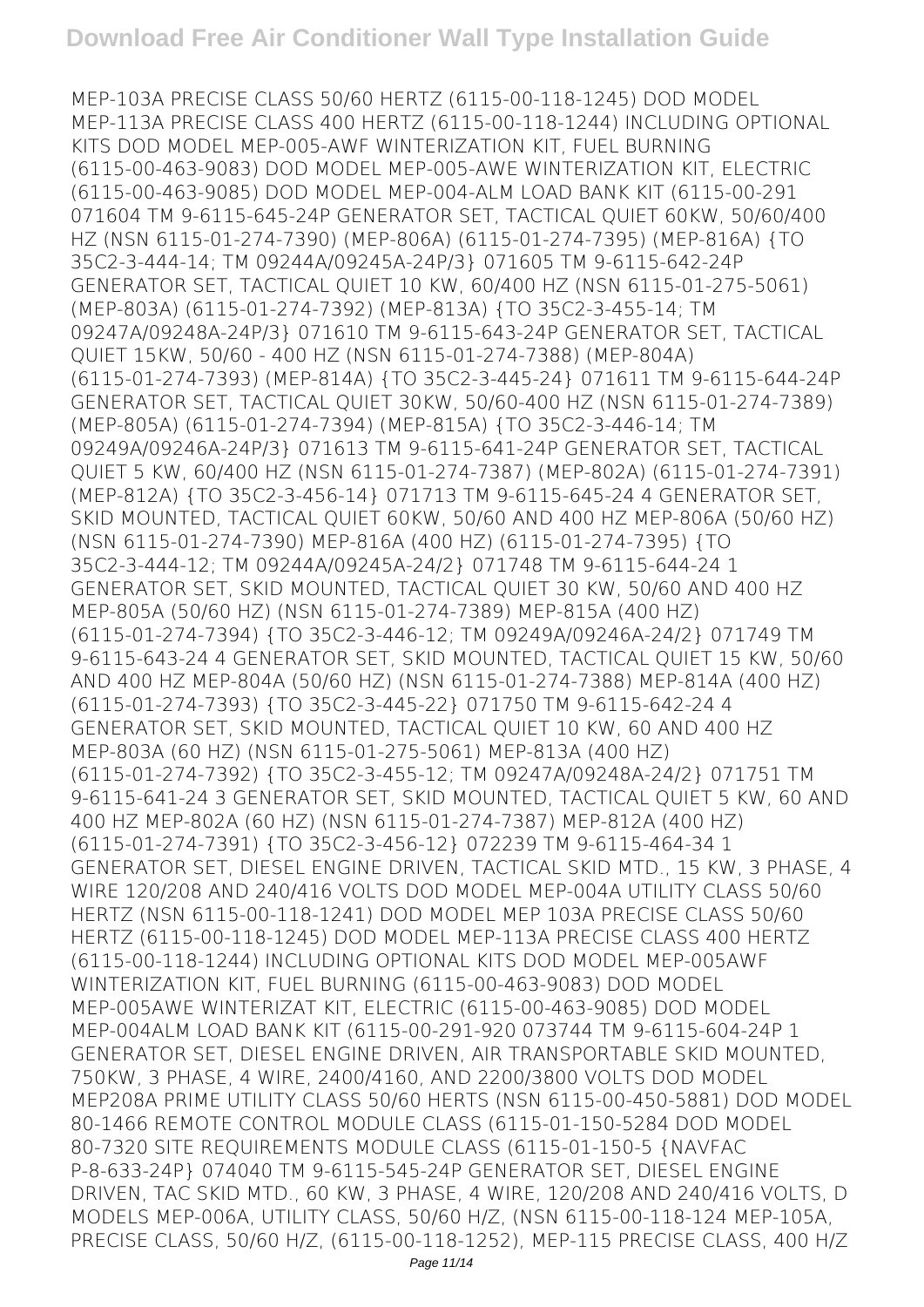(6115-00-118-1253); INCLUDING OPTIONAL K DOD MODELS MEP-006AWF, WINTERIZATION FUEL BURNING, (6115-00-407 MEP-006AWE, WINTERIZATION KIT, ELECTRIC, (6115-00-455-7693), ME LOAD BANK KIT, (6115-00-407-8322), AND MEP-006AWM, WHEEL MOUNTI (6115-00-463-9092) {TO 074212 TM 9-6115-604-12 GENERATOR SET, DIESEL DRIVEN, AIR TRANSORTABLE SKID MTD., 750 KW, 3 PHASE, 4 WIRE, 24 AND 2200/3800 V (DOD MODEL MEP 208A) CLASS PRIME UTILITY, HZ 50 (NSN 6115-00-450-5881) {NAVFAC P-8-633-12} 074896 TM 9-6115-604-34 GENERATOR SET, DIESEL ENGINE DRIVEN, AIR TRANSPORTABLE SKID MTD., 750 KW, 3 PHASE, 4 WIRE, 2400/4160 AND 2200/3800 VOLTS DOD MODEL MEP 208A PRIME UTILITY CLASS 50/60 HERTZ (NSN 6115-00-450-5881) {NAVFAC P-8-633-34} 075027 TM 9-6115-584-24P 1 GENERATOR SET, DIESEL E DRIVEN, TACTICAL SKID MTD 5 KW, 1 PHASE -2 WIRE, 1 PHASE -3 WIR 3 PHASE -4 WIRE, 120, 120/240 AND 120/208 VOLTS (DOD MODEL MEP- UTILITY CLASS, 60 HZ (NSN 6115-00-465-1044) {NAVFAC P-8-622-24P TO 35C2-3-456-4} 077581 TM 9-6115-673-13&P 2KW MILITARY TACTICAL GENERATOR SET 120 VAC, 60 HZ (NSN 6115-01-435-1565) (MEP-531A) (EIC: LKA) (NSN 6115-21-912-0393) (MECHRON) 28 VDC (NSN 6115-01-435-1567) (MEP-501A) (EIC: LKD) (NSN 6115-21-912-0392) (MECHRON) 078167 TM 9-6115-672-14 GENERATOR SET SKID MOUNTED TACTICAL QUIET 60KW, 50/60 AND 400 HZ, MEP-806B (50/60 HZ) (NSN 6115-01-462-0291) EIC: GGW, MEP-816B (400 HZ) (NSN 6115-01-462-0292) EIC: GGX 078443 TM 9-6115-639-13 1 3KW TACTICAL QUIET GENERATOR SET MEP 831A (60 HZ) (NSN 6115-01-285-3012) (EIC: VG6) MEP 832A (400 HZ) (NSN 6115-01-287-2431) (EIC: VN7) 078490 TM 9-6115-671-14 OPERATOR, UNIT, GENERATOR SET, SKID MOUNTED, TACTICAL QUIET 30 KW, 50/60 AND 400 HZ, MEP-805B (50/60 HZ) (NSN 6115-01-461-9335) (EIC: GGU) MEP-815B (400 HZ) (6115-01-462-0290) (EIC: GGV) 078503 TM 9-6115-671-24P GENERATOR SET SKID MOUNTED, TACTICAL QUIET 30 KW, 50/60 AND 400 HZ MEP-805B (50/60 HZ) (NSN 6115-01-461-9335) (EIC: GGU) MEP-815B (400 HZ) (NSN 6115-01-462-0290) (EIC: GGV) 078504 TM 9-6115-672-24P GENERATOR SET, SKID MOUNTED, TACTICAL QUIET 60 KW, 50/60 AND 400 HZ MEP-806B (50/60 HZ) (NSN 6115-01-462-0291) (EIC: GGW) MEP-816B (400 HZ) (NSN 6115-01-462-0292 (EIC: GGX) 078505 TB 9-6115-671-24 WARRANTY PROGRAM FOR GENERATOR SET, TACTICAL QUIET 30KW, 50/60 AND 400 HZ MEP-805B AND MEP-815B PROCURED UNDER CONTRACT DAAK01-96-D-00620WITH MCII INC 078506 TB 9-6115-672-24 WARRANTY PROGRAM FOR GENERATOR SET, TACTICAL QUIET 30KW, 50/60 AND 400 HZ MEP-806B AND MEP-816B PROCURED UNDER CONTRACT DAAK01-96-D-00620WITH MCII INC 078523 TM 9-6115-664-13&P 5KW, 28VDC, AUXILIARY POWER UNIT (APU) MEP 952B NSN 6115-01-452-6513 (EIC: N/A) 078878 TM 9-6115-639-23P 3KW TACTICAL QUIET GENERATOR SET MEP 831A (60 HZ) (NSN 6115-01-285-3012) (EIC: VG6) MEP 832A (400 HZ) (NSN 6115-01-287-2431) (EIC: VN7) 079379 TB 9-6115-641-13 WINTERIZATION KIT (NSN 6115-01-476-8973) INSTALLED ON GENERATOR SET, SKID MOUNTED, TACTICAL QUIET, 5KW, 60 AND 400 HZ MEP-802A (600HZ) (6115-01-274-7387) MEP-812A (400HZ) (6115-01-274-7391) 079460 TB 9-6115-642-13 WINTERIZATION KIT (NSN 6115-01-477-0564) (EIC: N/A) INSTALLED ON GENERATOR KIT, SKID MOUNTED, TACTICAL QUIET, 10KW, 60 AND 400 HZ MEP-803A (60HZ) (6115-01-275-0561) MEP-813A (400HZ) (6115-01-274-7392) 079461 TB 9-6115-643-13 WINTERIZATION KIT (NSN 6115-477-0566) INSTALLED ON GENERATOR SET, SKID MOUNTED, TACTICAL QUIET, 15KW, 50/60 AND 400 HZ, MEP-804A (50/60HZ) (6115-01-274-7388) MEP-814A (400HZ) (6115-01-274-7393) 079462 TB 9-6115-644-13 WINTERIZATION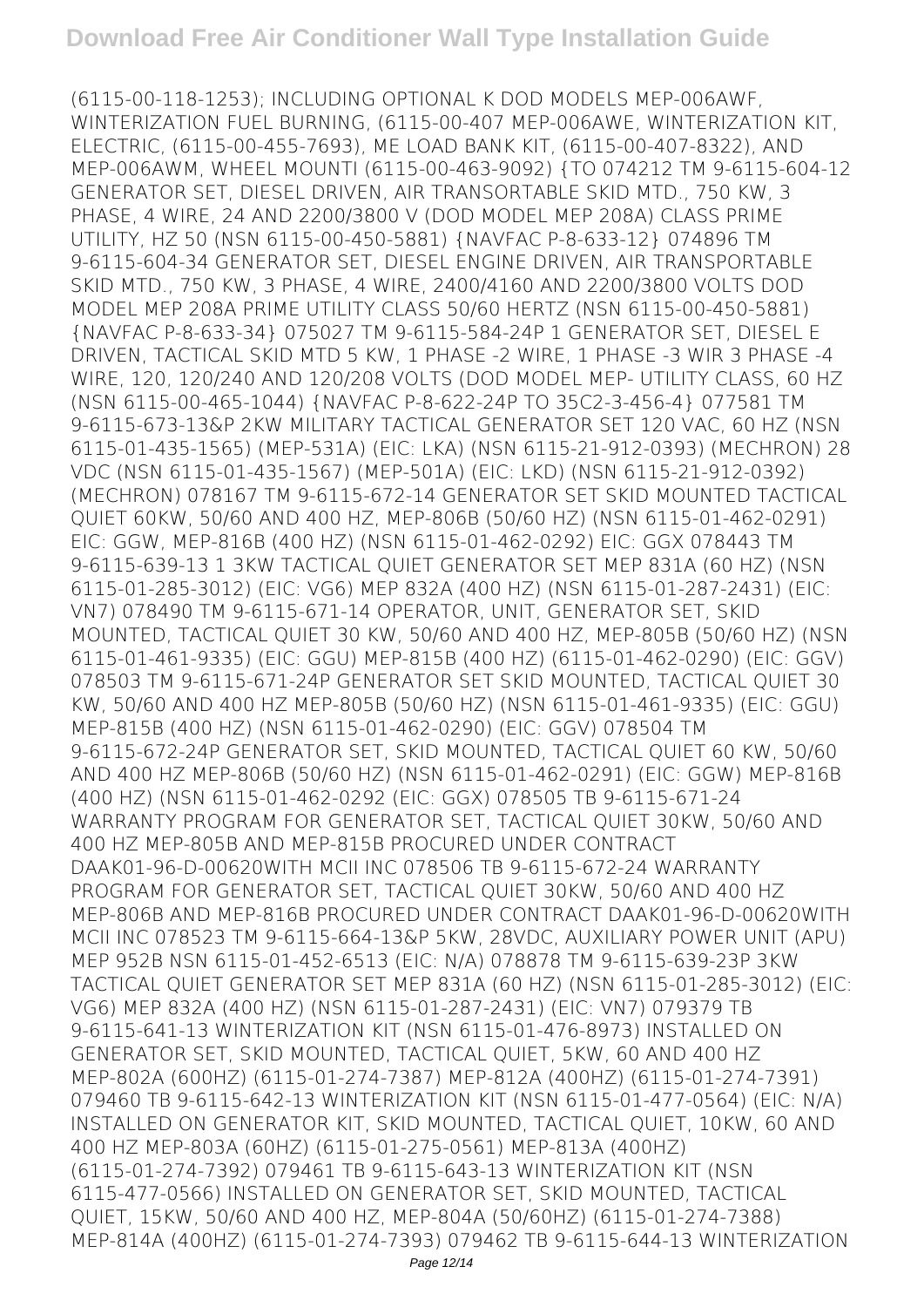## **Download Free Air Conditioner Wall Type Installation Guide**

KIT (NSN 6115-01-474-8354) (EIC:N/A) INSTALLED ON GENERATOR SET, SKID MOUNTED, 30KW, 50/60 AND 400 HZ MEP-805A (50/60HZ) (NSN 6115-01-274-7389) MEP-815A (400HZ) (NSN 611501-274-7394) 079463 TB 9-6115-645-13 WINTERIZATION KIT (NSN 6115-01-474-8344) (EIC: N/A) INSTALLED ON GENERATOR SET, SKID MOUNTED, TACTICAL QUIET, 60KW, 50/60 AND 400 HZ, MEP-806A (50/60HZ) (6115-01-274-7390) MEP-816A (400HZ) (6115-01-274-7395) 080214 TM 9-6115-670-14&P AUXILIARY POWER UNIT, 20KW, 120/240 VAC, 60 HZ, MODEL NO. MEP-903A(SICPS) NSN 6115-01-431-3062 MODEL NUMBER MEP-903B (JTACS) NSN 6115-01-431-3063 MODEL NO MEP-903C9WIN-T) NSN 6115-01-458-5329 (EIC: N/A)

Popular Mechanics inspires, instructs and influences readers to help them master the modern world. Whether it's practical DIY home-improvement tips, gadgets and digital technology, information on the newest cars or the latest breakthroughs in science -- PM is the ultimate guide to our high-tech lifestyle.

New from the leaders in electrical safety. Get step-by-step advice for working in homes, and concentrate on cable wiring methods used in over 90% of dwellings! NFPA teamed up with well-known electrical safety expert H. Brooke Stauffer, NECA's Executive Director of Standards and Safety, to create this essential primer for designing and installing house wiring. NFPA's Residential Wiring outlines the steps and precautions needed to install power wiring, residential smoke detectors, and systems covered in Article 800 of the NEC(R)--such as telephone, cable TV, and broadband. With easy-to-read text and detailed illustrations, it addresses specific challenges room by room, including: AFCI protection for bedrooms, small appliance branch circuits for kitchens and dining rooms, GFCI protection for bathrooms and outdoor areas, finished and unfinished basements, HVAC equipment including water heaters, laundry rooms, general living areas, pools, fountains, spas, hot tubs, and more! The guide makes an excellent on-the-job source for beginning practicing electrical professionals, plus it's the ideal text for classroom instruction.

This comprehensive and acclaimed volume provides a wealth of practical information on the design, installation, and operation of air conditioning, heating, and ventilating systems.

Equip your students with the knowledge and skills they need to maintain and troubleshoot today's complex heating, air conditioning, and refrigeration systems. REFRIGERATION & AIR CONDITIONING TECHNOLOGY, Ninth Edition, is a timehonored best-seller offering the hands-on guidance, practical applications, and solid foundation your students need to understand modern HVAC service and repair, its environmental challenges, and their solutions. Focused on sustainable technology and emphasizing new technologies and green awareness, the Ninth Edition features the latest advances in the HVAC/R industry, including updated